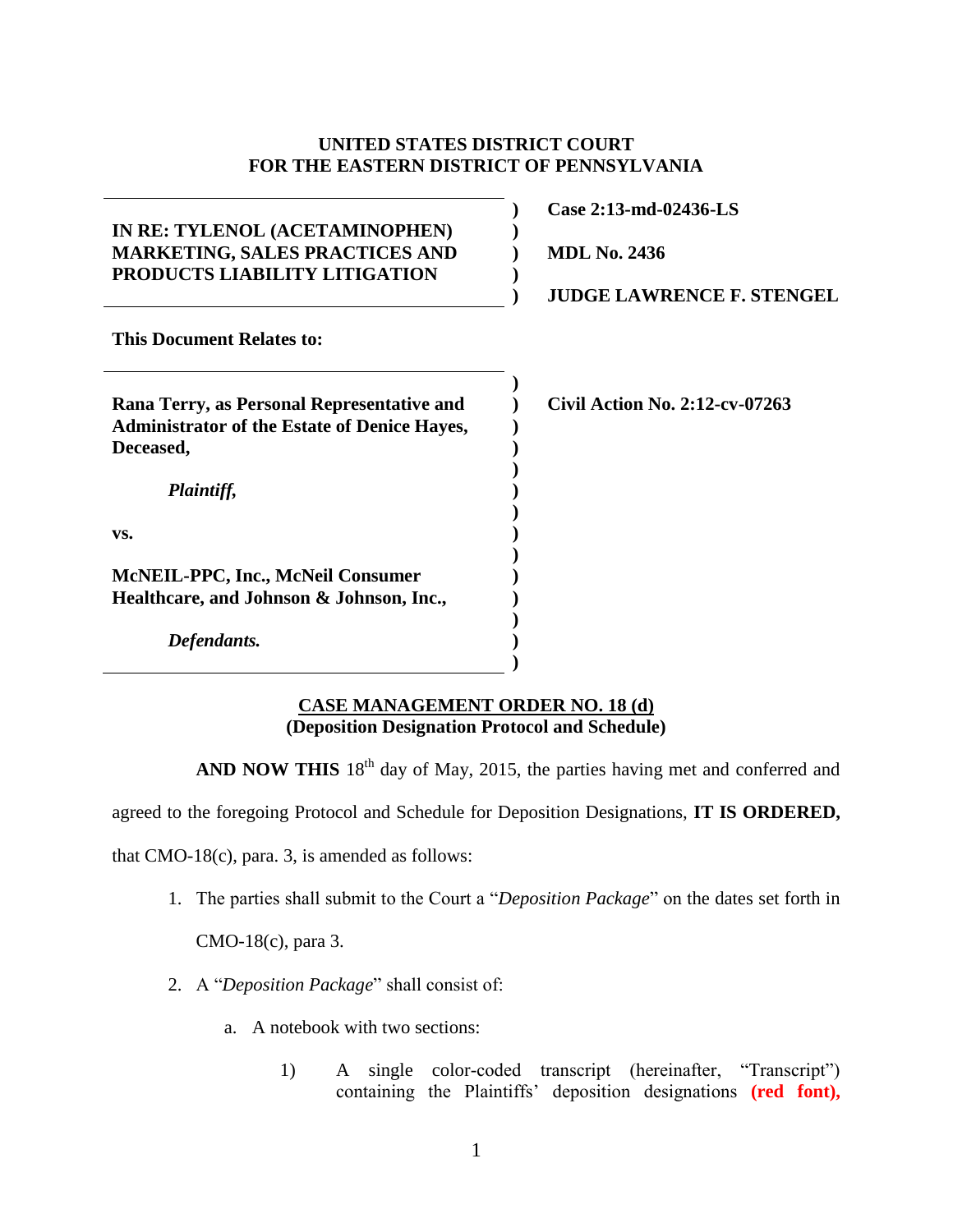Defendants counter-designations and objections **(green font)**, Plaintiffs' rebuttal designations **(purple font),** Plaintiffs' objections to Defendants' counter-designations **(red font**), and Defendants' objections to any rebuttal designations by the Plaintiffs **(green font).** 

- 2) Paper copies of all documents exhibited during the deposition in the order that they are identified.
- b. A flash drive containing electronic copies of all exhibits and the deposition video cuts for the witness with exhibit call-outs.
- 3. The *Deposition Packages* for **Non-Expert Witnesses** shall be completed on a rolling-

basis according to the following timeline<sup>1</sup>:

- a. Plaintiffs shall serve Defendants with Non-Expert witness Transcripts containing their initial designations on or before **Friday, July 10, 2015.**
- b. Defendants shall serve Plaintiffs with Non-Expert witness Transcripts containing their initial designations on or before **Friday, July 10, 2015.**  Defendants' initial designations shall be in native format to permit Plaintiffs to insert counter-designations and objections.<sup>2</sup>
- c. Defendants shall serve Plaintiffs with witness Transcripts containing Plaintiffs' initial designations and Defendants' counter-designations and objections on or before **Friday, July 24, 2015**. Defendants' counterdesignations shall be in native format to permit Plaintiffs to insert counterdesignations and objections.
- d. Plaintiffs shall serve Defendants with witness Transcripts containing Defendants' initial designations and Plaintiffs' counter-designations and objections on or before **Friday, July 24, 2015**.
- e. Following their receipt of a Transcript, the parties shall insert their rebuttal designations, objections to the opposing parties' designations and responses to the opposing parties' objections. Plaintiffs will then prepare a deposition

l

<sup>&</sup>lt;sup>1</sup>Service of all submissions described herein shall occur no later than 1:00 p.m. EST on the date identified.

<sup>&</sup>lt;sup>2</sup> Defendants' service of their initial designations contemplated by Paragraph 3.b. and their counter-designations to be made pursuant to Paragraph 3.c., *infra.,* shall not constitute a waiver by Plaintiffs to argue that the designations by Defendants that may be played during Plaintiffs' case in chief shall be consistent with Federal Rule of Civil Procedure 32 (a)(6), i.e., limited to designations that complete the discussion of a particular matter at issue and/or for continuity purposes that are essential to clarify segments presented by Plaintiffs.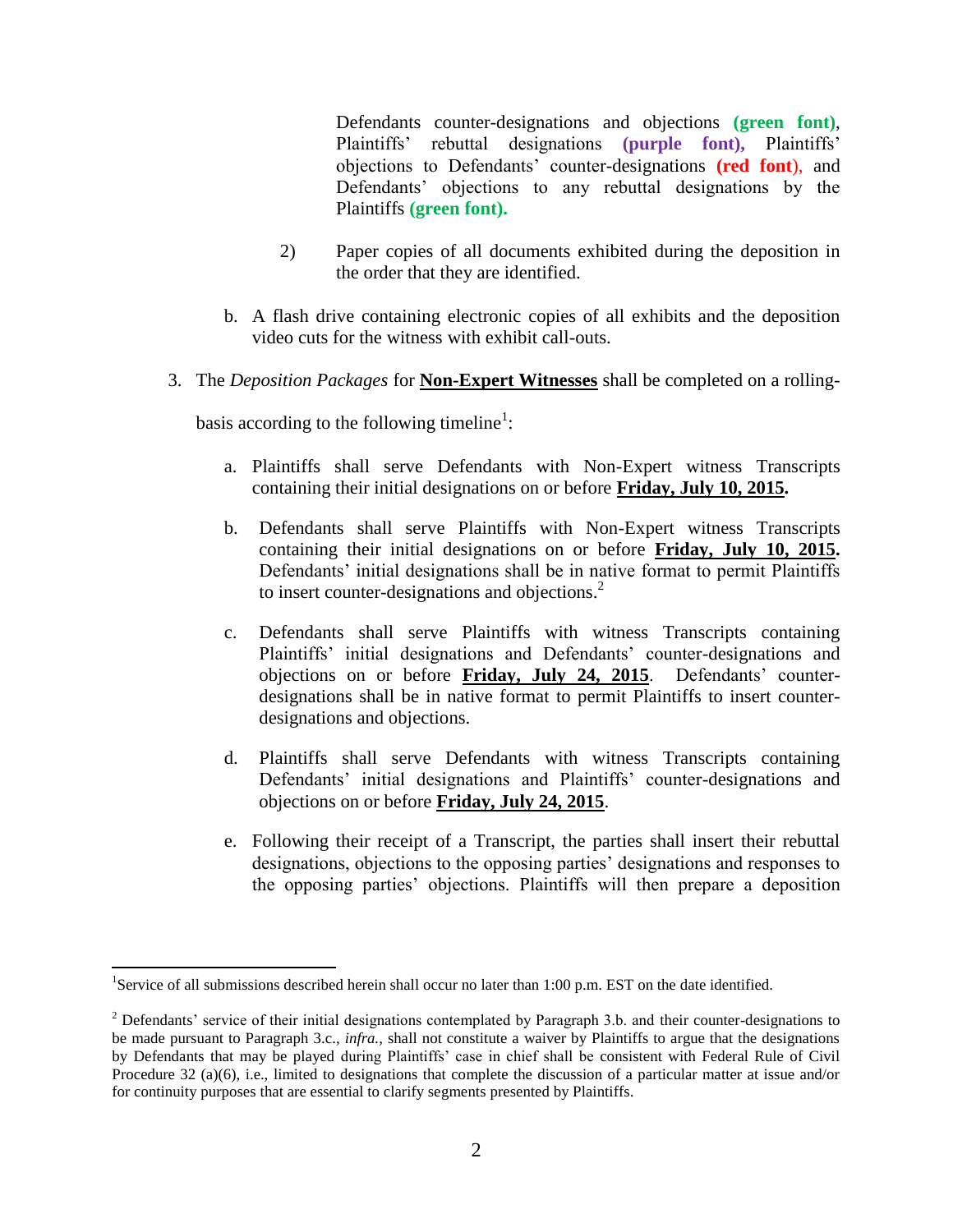video containing<sup>3</sup> all of the parties' designations with exhibit call-outs. The finalized Transcript and deposition video shall be submitted to the Defendants for a final review.

- f. Following receipt of the finalized Transcript and deposition video, Defendants shall notify the Plaintiffs of any objections or corrections to the finalized Transcript and deposition video within 3 days.
- g. The parties shall continue to work in good-faith as they have done thus far and remain flexible as needed in connection with the time periods set forth in paragraphs 3(a) to (d) above.
- h. Following the resolution of any objections or corrections identified by the Defendants, Plaintiffs shall submit the final *Deposition Package* to the Court with a service copy to Defendants on or before **Monday, August 7, 2015.**
- 4. The *Deposition Packages* for **Expert Witnesses** shall be completed on a rolling-basis

according to the following timeline<sup>4</sup>:

 $\overline{a}$ 

- a. Plaintiffs shall serve Defendants with Expert witness Transcripts containing their initial designations on or before **Friday, July 17, 2015.**
- b. Defendants shall serve Plaintiffs with Expert witness Transcripts containing their initial designations on or before **Friday, July 17, 2015.** Defendants' initial designations shall be in native format to permit Plaintiffs to insert counter-designations and objections.<sup>5</sup>
- c. Defendants shall serve Plaintiffs with witness Transcripts containing Plaintiffs' initial designations and Defendants' counter-designations and objections on or before **Friday, July 31, 2015**. Defendants' counterdesignations shall be in native format to permit Plaintiffs to insert counterdesignations and objections.

 $3$ The party initially designating from a deposition shall pay the expenses associated with the videos and production of the Deposition Packages for that witness. In the event both parties initially designate from the same witness, costs for the preparation of the Deposition Package shall be shared evenly.

<sup>&</sup>lt;sup>4</sup>Service of all submissions described herein shall occur no later than 1:00 p.m. EST on the date identified.

<sup>5</sup> Defendants' service of their initial designations contemplated by Paragraph 4.b. and their counter-designations to be made pursuant to Paragraph 4.c., *infra.,* shall not constitute a waiver by Plaintiffs to argue that the designations by Defendants that may be played during Plaintiffs' case in chief shall be consistent with Federal Rule of Civil Procedure 32 (a)(6), i.e., limited to designations that complete the discussion of a particular matter at issue and/or for continuity purposes that are essential to clarify segments presented by Plaintiffs.